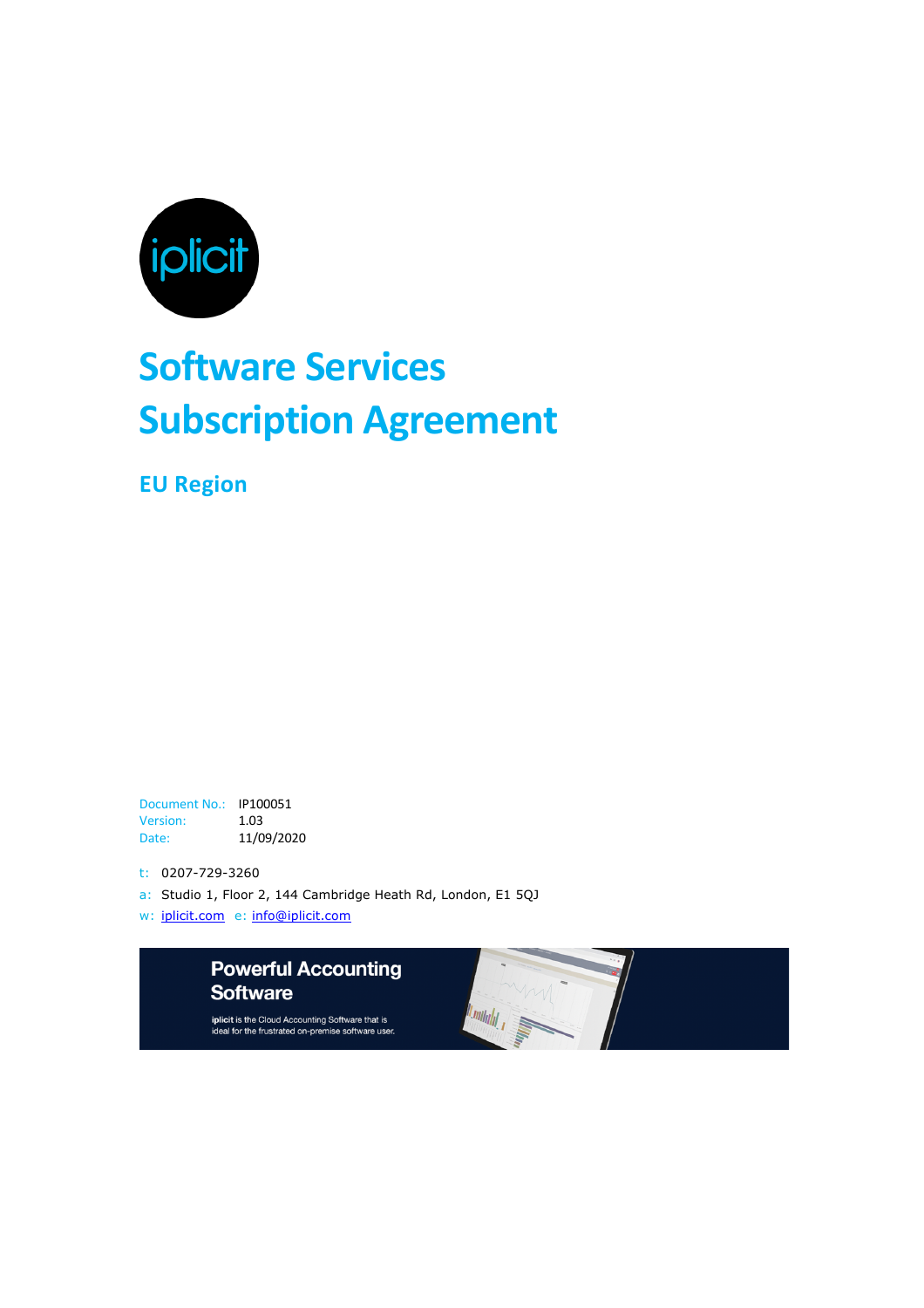# **CONTENTS**

# **CLAUSE**

| 1.               |  |
|------------------|--|
| 2.               |  |
| 3.               |  |
| $\overline{4}$ . |  |
| 5.               |  |
| 6.               |  |
| 7.               |  |
| 8.               |  |
| 9.               |  |
| 10.              |  |
| 11.              |  |
| 12.              |  |
| 13.              |  |
| 14               |  |
| 15.              |  |
| 16.              |  |
| 17.              |  |
| 18.              |  |
| 19.              |  |
| 20.              |  |
| 21.              |  |
| 22.              |  |
| 23.              |  |
| 24.              |  |
| 25.              |  |
| 26.              |  |
|                  |  |

# **SCHEDULE**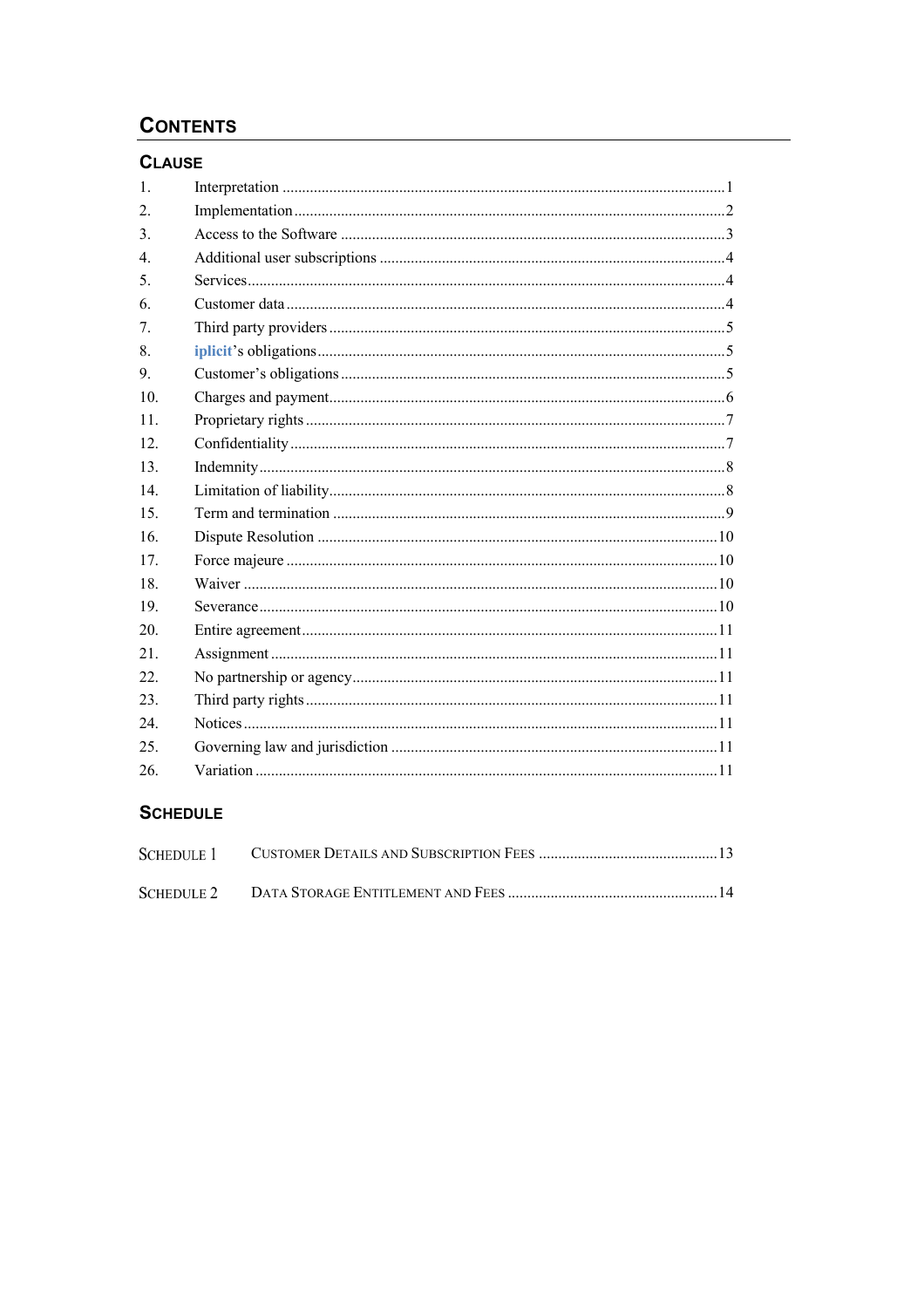# **THIS AGREEMENT** is dated dd/mm/yyyy

# **PARTIES**

- (1) **iplicit Limited** incorporated and registered in England and Wales with company number 7194134 whose registered office is at Studio 1, Floor 2 144 Cambridge Heath Road, Bethnal Green, London, E1 5QJ (**iplicit**)
- (2) The person or incorporated entity whose name and address is set out in Schedule 1 (**Customer**)

#### **BACKGROUND**

- (A) **iplicit** has developed certain business software applications which it makes available to subscribers via the internet which the Customer wishes to use.
- (B) **iplicit** has agreed to provide and the Customer has agreed to use and pay for **iplicit**'s services subject to the terms and conditions of this agreement.

#### **AGREED TERMS**

#### **1. INTERPRETATION**

1.1 The definitions and rules of interpretation in this clause apply in this agreement.

**Authorised Users:** those employees, agents and independent contractors of the Customer who are authorised by the Customer to use the Services.

**Business Day:** any day which is not a Saturday, Sunday or public holiday in the UK.

**Confidential Information:** information that is proprietary or confidential and is either clearly labelled as such or identified as Confidential Information in clauses 12.5 and 12.6.

**Customer Data:** the data inputted by the Authorised Users, or **iplicit** on the Customer's behalf for the purpose of using the Services or facilitating the Customer's use of the Services.

**Documentation:** the documents made available to the Customer by **iplicit** online via www.iplicit.com or such other web address notified by **iplicit** to the Customer from time to time which amongst other things sets out a description of the Services, sets out policies, and provides user instructions for the Services.

**Go Live Sign Off Date:** the date that **iplicit** has completed the Measures within a Project Plan as specified in an Implementation Notice referred to in clause 2.7.

**Implementation Fees:** the set-up fees payable by the Customer to **iplicit** as set out in the original signed quotation.

**Implementation Period:** the period beginning with the date of this agreement and ending on the day before the Go Live Sign Off Date during which the Implementation Services are performed.

**Implementation Services:** the performance by **iplicit** of the Measures in accordance with the Project Plan and any additional services which **iplicit** may in its absolute discretion agree to supply to the Customer.

**Initial Subscription Term:** the initial term for the Authorised users to access the Software pursuant to this agreement beginning with Go Live Sign Off Date.

**Measures:** the design, build, data migration, testing and other configuration services to be performed and/or delivered by **iplicit** to the Customer to enable use of the Software.

**Normal Business Hours:** 9.00 am to 5.00 pm local UK time, each Business Day.

**Project Plan:** the plan at the date hereof, incorporating the Measures and provisions relating to governance and responsibilities of the Parties and training plans and training to be supplied by **iplicit**, a copy of which has been initialled and dated by the Parties and as the same may be varied in writing with the written consent of the Parties from time to time.

**Renewal Period:** the period set out in 0.

**Services:** the provision to the Customer of access to the use of the Software and the Documentation on a subscription basis under this agreement via www.iplicit.com or any other website notified to the Customer by **iplicit** from time to time.

**Software:** the online and locally installed software application known as "**iplicit**" provided by **iplicit** as part of the Services.

**Subscription Fees:** the annual subscription fees payable by the Customer to **iplicit** for the User Subscriptions, as set out in 0.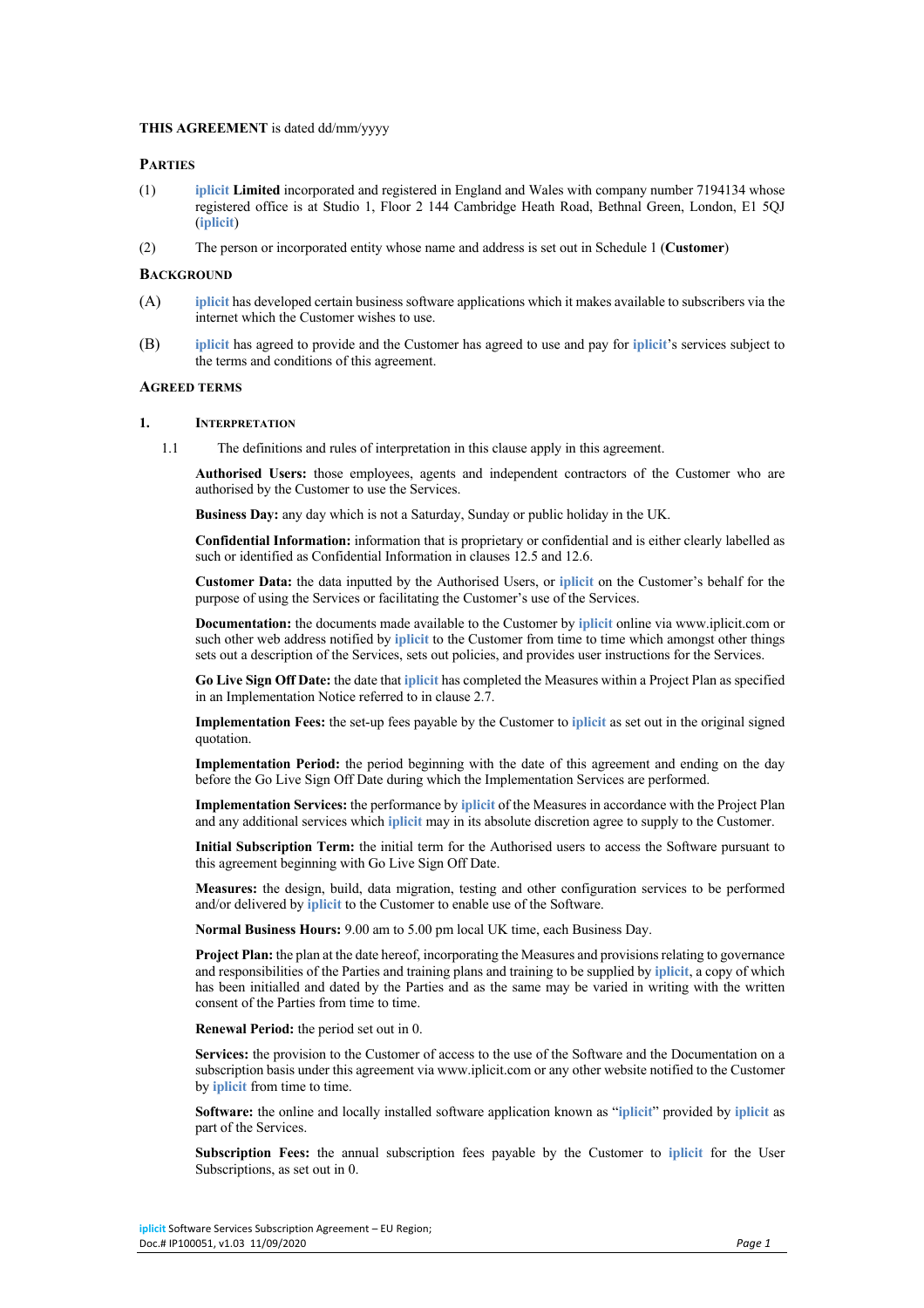**Subscription Term:** has the meaning given in clause 15.1 (being the Initial Subscription Term together with any subsequent Renewal Periods).

**Support Services Policy: iplicit**'s policy for providing support in relation to the Services as made available at www.iplicit.com/terms or such other website address as may be notified to the Customer from time to time.

**Tenant;** the installed **iplicit** system for the Licensee in this agreement, encompassing all licensed users, companies and legal entities.

**User Subscriptions:** the user subscriptions purchased by the Customer pursuant to the terms of this agreement which entitle Authorised Users to access and use the Services in accordance with this agreement.

**Virus:** any thing or device (including any software, code, file or programme) which may: prevent, impair or otherwise adversely affect the operation of any computer software, hardware or network, any telecommunications service, equipment or network or any other service or device; prevent, impair or otherwise adversely affect access to or the operation of any programme or data, including the reliability of any programme or data (whether by re-arranging, altering or erasing the programme or data in whole or part or otherwise); or adversely affect the user experience, including worms, malware, trojan horses, viruses and other similar things or devices.

- 1.2 References to clauses and to Schedule 1 are to the clauses and schedule of this agreement; clause headings shall not affect the interpretation of this agreement.
- 1.3 A person includes an individual, corporate or unincorporated body (whether or not having separate legal personality) and that person's legal and personal representatives, successors or permitted assigns.
- 1.4 A reference to a company shall include any company, corporation or other body corporate, wherever and however incorporated or established.
- 1.5 Words in the singular shall include the plural and vice versa.
- 1.6 A reference to one gender shall include a reference to the other genders.
- 1.7 A reference to a statute or statutory provision is a reference to it as it is in force for the time being, taking account of any amendment, extension, or re-enactment and includes any subordinate legislation for the time being in force made under it.
- 1.8 A reference to writing or written includes e-mail unless otherwise stated in this agreement.
- 1.9 In this agreement, the word "including" shall mean including without limitation or prejudice to the generality of any description, definition, term or phrase preceding that word, and the word "include" and its derivatives shall be construed accordingly.

## **2. IMPLEMENTATION**

- 2.1 **iplicit** shall perform the Implementation and Data Migration Services are set out in the initial quotation.
- 2.2 The Customer shall provide **iplicit** with:
	- $(a)$ such personnel assistance as may be reasonably requested by **iplicit** from time to time;
	- $(b)$ access to Customer Data;
	- $(c)$ security access information;
	- $(d)$ access to software interfaces to the Customer's other business applications;
	- $(e)$ access to usual office facilities at the Customer's business premises including a work area with access to communications, a rest area, eating washing and sanitary facilities, and an area for training of the Customer's staff; and,
	- $(f)$ all other necessary co-operation and access to such information as may be required by **iplicit** in order that **iplicit** may render the Implementation Services.
- 2.3 On completion of the Measures **iplicit** shall serve a notice on the Customer confirming that the Customer shall be able to access the Software online (**Implementation Notice**). The Implementation Notice shall state the date of the Go Live Sign Off Date for the purposes of this agreement.
- 2.4 If the Customer is not able to access the Software after receiving the Implementation Notice by reason of a technical failure in the performance of the Implementation Services, it shall give **iplicit** a detailed description of any such inability in writing within 10 working days of receiving the Implementation Notice (an **Error Notice**).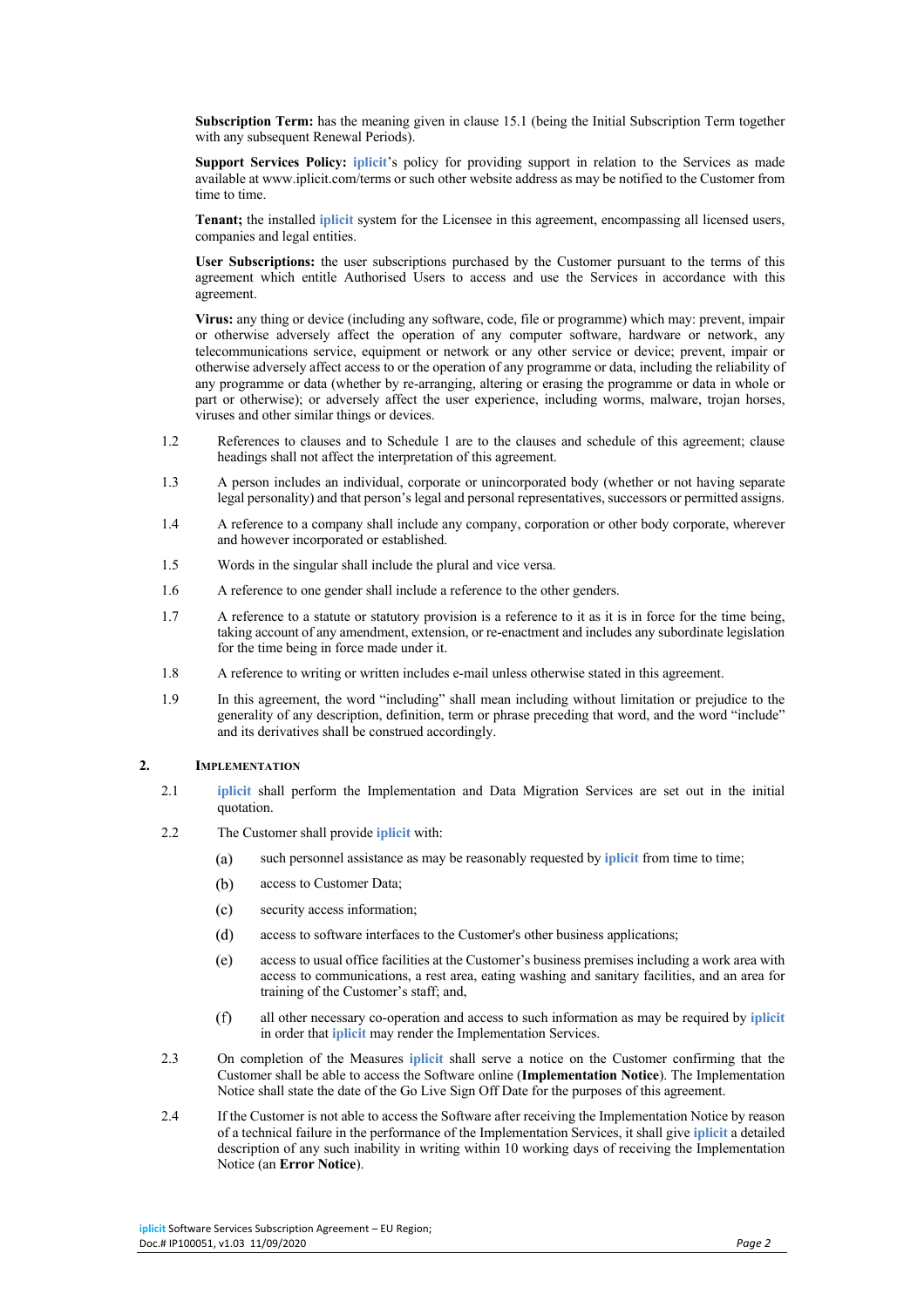- 2.5 With respect to any technical failure identified by the Customer in an Error Notice or otherwise agreed by **iplicit** and for which **iplicit** is responsible, the Go Live Sign Off Date stated in the Implementation Notice shall not apply and **iplicit** shall use reasonable endeavours to correct any such technical failure within a reasonable time and on completion of any corrective work shall submit a further Implementation Notice to the Customer, stating the revised Go Live Sign Off Date and the provisions of this clause 2.4 shall then apply again.
- 2.6 If the Customer is not able to access the Software after receiving the second Implementation Notice, it shall serve an Error Notice on **iplicit** and the processes set out in clauses 2.4 and 2.5 shall apply again. If **iplicit** is unable to correct any technical failure identified by the Customer in such further Error Notice or otherwise agreed by **iplicit** and for which **iplicit** is responsible after three attempts, either party may terminate this agreement without further liability to the other party.
- 2.7 If the Customer does not provide an Error Notice within the period of 5 working days described above, or if the technical failure is not one for which **iplicit** is responsible, the Go Live Sign Off Date as stated in the Implementation Notice shall be deemed accepted for the purpose of this agreement.

# **3. ACCESS TO THE SOFTWARE**

- 3.1 In consideration of the Subscription Fees **iplicit** grants to the Customer from and including the Go Live Sign Off Date a non-exclusive, non-transferable, revocable right to permit the number of Authorised Users set out in the associated **iplicit** Software Proposal and any additional User Subscriptions purchased pursuant to clause 4 to use the Services during the Subscription Term only for the Customer's internal business operations subject to the restrictions set out in this clause 2 and the other terms and conditions of this agreement.
- 3.2 In relation to the Authorised Users, the Customer undertakes to **iplicit** that:
	- the maximum number of Authorised Users that it authorises to access and use the Services  $(a)$ shall not exceed the number of User Subscriptions it has purchased from time to time;
	- it will not allow or suffer any User Subscription to be used by more than one individual  $(b)$ Authorised User unless it has been reassigned in its entirety to another individual Authorised User, in which case the prior Authorised User shall no longer have any right to access or use the Services and/or Documentation;
	- it shall permit **iplicit** to audit the Customer's use of the Services in order to establish number  $(c)$ of Authorised Users;
	- if any of the audits referred to in clause 3.2(c) reveal that the Customer has underpaid  $(d)$ Subscription Fees to **iplicit**, then without prejudice to **iplicit**'s other rights, the Customer shall pay to **iplicit** an amount equal to such underpayment as calculated in accordance with the prices set out in the associated **iplicit** Software Proposal as revised from time to time in accordance with clause 10.5, plus interest thereon calculated in accordance with clause 10.2(c), payable pursuant to the direct debit mandate to be provided by the Customer within 14 days of the date of **iplicit**'s invoice; and
	- $(e)$ it shall not cancel the direct debit for the Subscription Fees without first giving at least 7 days' notice to **iplicit** of its intention so to do.
- 3.3 The Customer shall use its best endeavours not to access, store, distribute or transmit any Viruses, nor access, store, distribute or transmit any material during the course of its use of the Services that is unlawful or which facilitates or promotes unlawful conduct or activity including material that is harmful, threatening, defamatory, obscene, sexually explicit, harassing, intimidating, or which causes or may cause damage or injury to any person or property and **iplicit** reserves the right, without liability or prejudice to its other rights and obligations, to disable the Customer's access to any material that breaches the provisions of this clause.
- 3.4 The Customer shall not:
	- $(a)$ except as may be allowed by any applicable law which is incapable of exclusion by agreement between the parties:
		- (i) and except to the extent expressly permitted under this agreement, attempt to copy, modify, duplicate, create derivative works from, frame, mirror, republish, download, display, transmit, or distribute all or any portion of the Software and/or Documentation (as applicable) in any form or media or by any means; or
		- (ii) attempt to reverse compile, disassemble, reverse engineer or otherwise reduce to human-perceivable form all or any part of the Software; or
	- $(b)$ access all or any part of the Services in order to build or assist in any way with the building of a product or service which competes with and/or is similar to the Services; or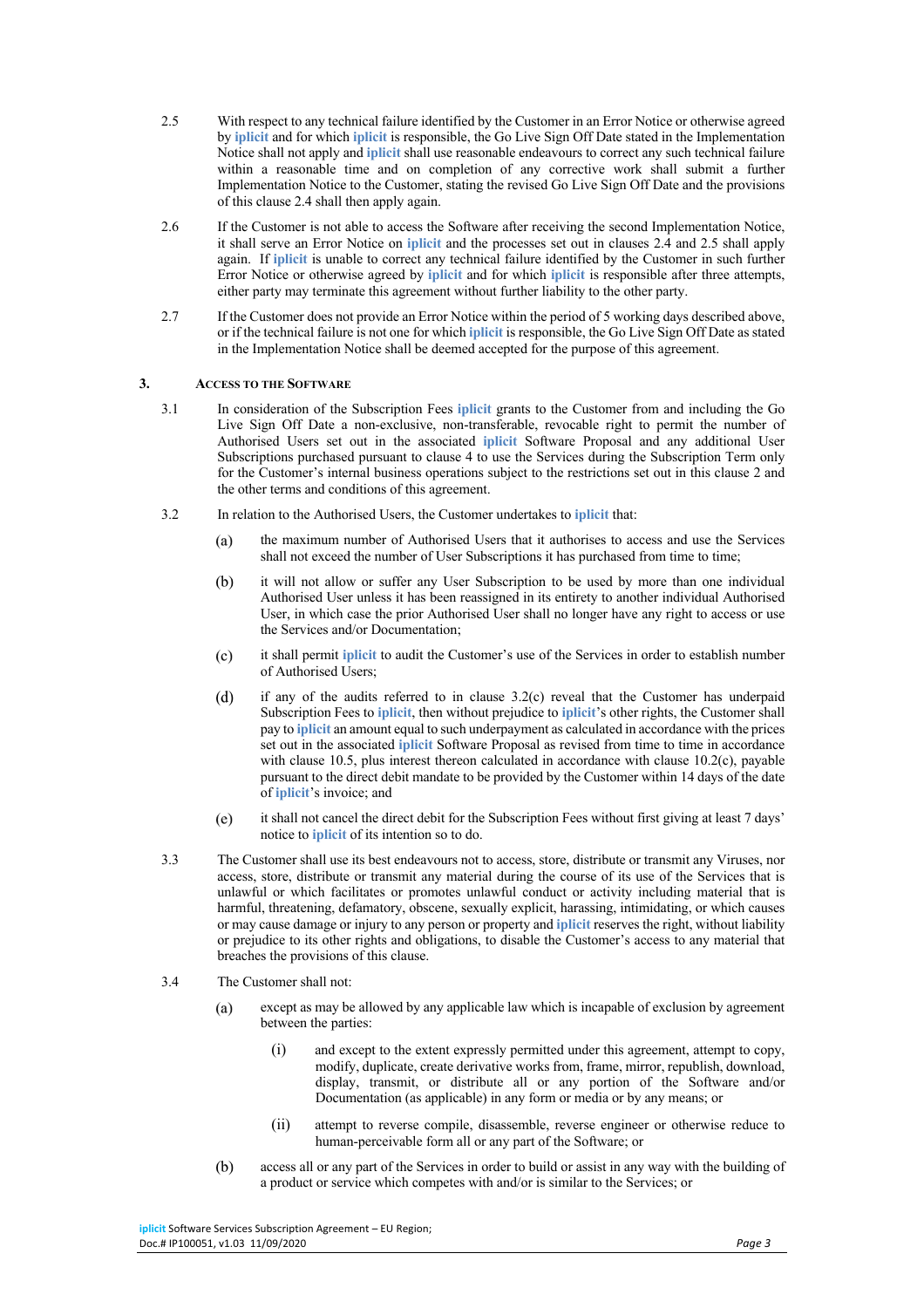- $(c)$ use the Services to provide services to third parties; or
- $(d)$ subject to clause 21.1, license, sell, rent, lease, transfer, assign, distribute, display, disclose, or otherwise commercially exploit, or otherwise make the Services or any part of them available to any third party except the Authorised Users, or
- $(e)$ attempt to obtain, or assist third parties in obtaining, access to the Services, other than as provided under this clause 2.
- 3.5 The Customer shall use all reasonable endeavours to prevent any unauthorised access to, or use of, the Services and, in the event of any such unauthorised access or use, shall promptly notify **iplicit** of such access and the circumstances relating to such access.

# **4. ADDITIONAL USER SUBSCRIPTIONS**

- 4.1 The Customer may, from time to time during the Subscription Term and with the consent of **iplicit**, purchase additional User Subscriptions in excess of the number of users set out in the associated **iplicit** Software Proposal at the then prevailing fees set by **iplicit** in accordance with clause 10.5 and **iplicit** shall promptly grant access to the Services to such additional Authorised Users in accordance with the provisions of this agreement.
- 4.2 If such additional User Subscriptions are purchased by the Customer, such fees shall be pro-rated for the remainder of the Subscription Term.

# **5. SERVICES**

- 5.1 **iplicit** shall, during the Subscription Term, provide the Services to the Customer on and subject to the terms of this agreement.
- 5.2 **iplicit** shall use commercially reasonable endeavours to make the Services available 24 hours a day, seven days a week, except for:
	- planned maintenance carried out during the maintenance window of 10.00 pm to 2.00 am UK  $(a)$ time; and
	- unscheduled maintenance performed outside Normal Business Hours, provided that **iplicit** has  $(b)$ used reasonable endeavours to give the Customer at least 5 Normal Business Hours' notice in advance.
- 5.3 **iplicit** will, as part of the Services and at no additional cost to the Customer, provide the Customer with **iplicit**'s standard customer support services during Normal Business Hours in accordance with **iplicit**'s Support Services Policy in effect at the time that the Services are provided (available at www.iplicit.com/terms).

# **6. CUSTOMER DATA**

- 6.1 The Customer shall own all right, title and interest in and to all of the Customer Data and shall have sole responsibility for the legality, reliability, integrity, accuracy and quality of the Customer Data.
- 6.2 **iplicit** shall follow its archiving procedures for Customer Data as set out in its Backup Policy (www.iplicit.com/terms) or such other website address as may be notified to the Customer from time to time, as such document may be amended by **iplicit** in its sole discretion from time to time. In the event of any loss or damage to Customer Data, the Customer's sole and exclusive remedy shall be for **iplicit** to use reasonable commercial endeavours to restore the lost or damaged Customer Data from the latest backup of such Customer Data maintained by **iplicit** in accordance with the archiving procedure described in its Backup Policy. **iplicit** shall not be responsible for any loss, destruction, alteration or disclosure of Customer Data caused by any third party.
- 6.3 Iplicit shall, in providing the Services, comply with its Privacy and Security Policy relating to the privacy and security of the Customer Data available at www.iplicit.com/terms and the Data Protection Addendum attached to these terms or such other website address as may be notified to the Customer from time to time, as such document may be amended from time to time by Iplicit in its sole discretion.
- 6.4 If **iplicit** processes any personal data on the Customer's behalf when performing its obligations under this agreement, the parties record their intention that the Customer shall be the data controller and **iplicit** shall be a data processor and in any such case:
	- $(a)$ Unless agreed otherwise in writing by the Company, the Customer acknowledges and agrees that the personal data may not be transferred or stored outside the EEA in order to carry out the Services and **iplicit**'s other obligations under this agreement;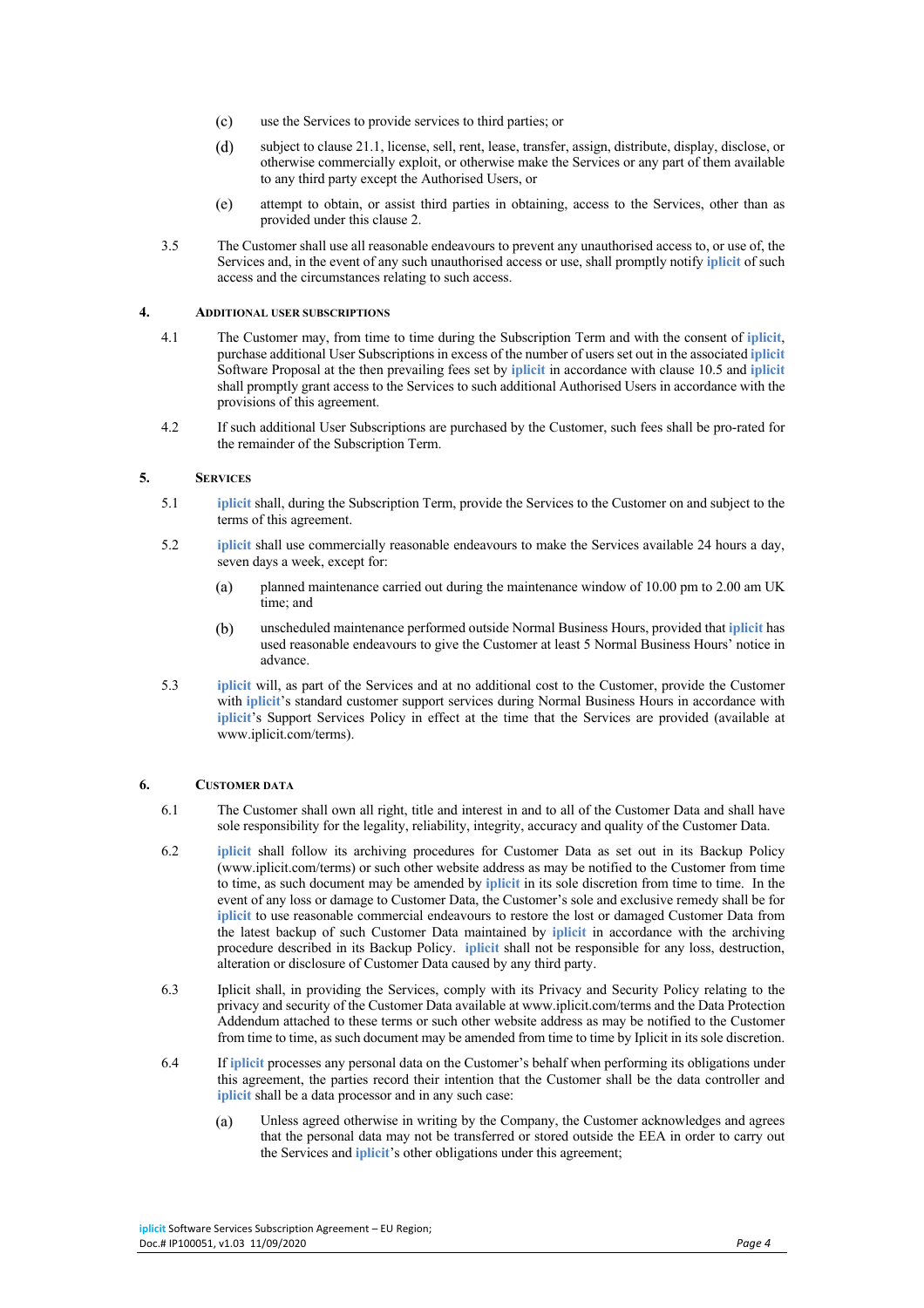- $(b)$ the Customer shall ensure that the Customer is entitled to transfer the relevant personal data to **iplicit** so that **iplicit** may lawfully use, process and transfer the personal data in accordance with this agreement on the Customer's behalf;
- $(c)$ the Customer shall ensure that the relevant third parties have been informed of, and have given their consent to, such use, processing, and transfer as required by all applicable data protection legislation;
- $(d)$ **iplicit** shall process the personal data only in accordance with the terms of this agreement and any lawful instructions reasonably given by the Customer from time to time; and
- $(e)$ each party shall take appropriate technical and organisational measures against unauthorised or unlawful processing of the personal data or its accidental loss, destruction or damage.

## **7. THIRD PARTY PROVIDERS**

The Customer acknowledges that the Services may enable or assist it to access the website content of, correspond with, and purchase products and services from, third parties via third-party websites and that it does so solely at its own risk. **iplicit** makes no representation or commitment and shall have no liability or obligation whatsoever in relation to the content or use of, or correspondence with, any such third-party website, or any transactions completed, and any contract entered into by the Customer, with any such third party. Any contract entered into and any transaction completed via any third-party website is between the Customer and the relevant third party, and not **iplicit**. **iplicit** recommends that the Customer refers to the third party's website terms and conditions and privacy policy prior to using the relevant third-party website. **iplicit** does not endorse or approve any third-party website nor the content of any of the thirdparty website made available via the Services.

#### **8. IPLICIT'S OBLIGATIONS**

- 8.1 **iplicit** undertakes that the Services will be performed substantially in accordance with the Documentation and with reasonable skill and care.
- 8.2 The undertaking at clause 8.1 shall not apply to the extent of any non-conformance which is caused by use of the Services contrary to **iplicit**'s instructions, or modification or alteration of the Services by any party other than **iplicit** or **iplicit**'s duly authorised contractors or agents. If the Services do not conform with the foregoing undertaking, **iplicit** will, at its expense, use all reasonable commercial endeavours to correct any such non-conformance promptly, or provide the Customer with an alternative means of accomplishing the desired performance. Such correction or substitution constitutes the Customer's sole and exclusive remedy for any breach of the undertaking set out in clause 8.1. Notwithstanding the foregoing, **iplicit**:
	- does not warrant that the Customer's use of the Services will be uninterrupted or error-free; or  $(a)$ that the Services or the information obtained by the Customer through the Services will meet the Customer's requirements; and
	- $(b)$ is not responsible for any delays, delivery failures, or any other loss or damage resulting from the transfer of data over communications networks and facilities, including the internet, and the Customer acknowledges that the Services may be subject to limitations, delays and other problems inherent in the use of such communications facilities.
- 8.3 This agreement shall not prevent **iplicit** from entering into similar agreements with third parties, or from independently developing, using, selling or licensing documentation, products and/or services which are similar to those provided under this agreement.
- 8.4 **iplicit** warrants that it has all necessary licences, consents, and permissions necessary for the performance of its obligations under this agreement.

# **9. CUSTOMER'S OBLIGATIONS**

- 9.1 The Customer shall:
	- provide **iplicit** with:  $(a)$ 
		- (i) all necessary co-operation in relation to its use of the Services and its rights and obligations under this agreement; and
		- (ii) all necessary access to such information as may be required by **iplicit**;

in order to enable **iplicit** to provide or monitor the use of the Services, including but not limited to Customer Data, security access information and configuration services;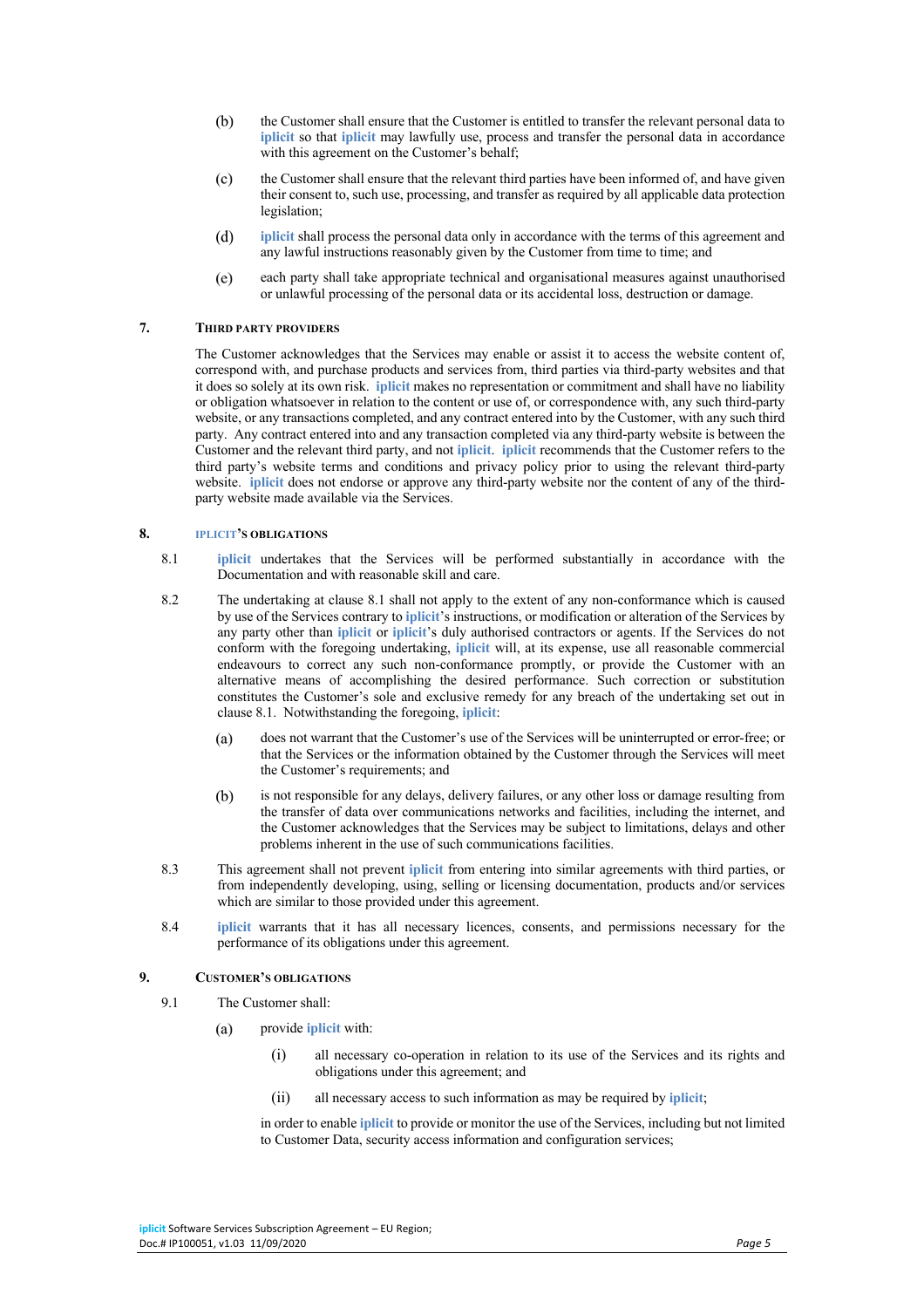- $(b)$ pay the Subscription Fees (monthly, in advance) and any excess storage fees (in the month they are incurred) by direct debit;
- $(c)$ comply with all applicable laws and regulations with respect to its activities under this agreement;
- $(d)$ carry out all other Customer responsibilities set out in this agreement in a timely and efficient manner;
- $(e)$ ensure that the Authorised Users use the Services in accordance with the terms and conditions of this agreement and shall be solely responsible for any Authorised User's breach of this agreement;
- $(f)$ ensure that Authorised Users are properly trained and sufficiently competent to a level that is appropriate to their usage of the Services;
- ensure that the latest version of **iplicit**'s locally installed software applications that has been  $(g)$ made available to them is installed on all computers used to access the Services;
- obtain and shall maintain all necessary licences, consents, and permissions necessary for  $(h)$ **iplicit**, its contractors and agents to perform their obligations under this agreement, including without limitation the Services;
- $(i)$ ensure that its network and systems comply with the relevant specifications provided by **iplicit** from time to time;
- $(i)$ be solely responsible for procuring and maintaining its network connections and telecommunications links from its systems to **iplicit**'s data centres; and
- $(k)$ be solely responsible for all problems, conditions, delays, delivery failures and all other loss or damage arising from or relating to the Customer's network connections or telecommunications links or caused by the internet.
- 9.2 In the event of any failure or delays in the Customer's compliance with its obligations under this agreement, **iplicit** may adjust any agreed timetable, delivery schedule or amounts payable and/or may suspend the Customer's rights to access the Services as reasonably necessary to procure compliance by the Customer of its obligations.

## **10. CHARGES AND PAYMENT**

- 10.1 The Subscription Fees for the Initial Subscription Term shall be due upon the Go Live Sign Off Date and for any Renewal Period on the first day of the Renewal Period but provided the Customer is not in breach of this agreement the Customer may pay the Subscription Fees to **iplicit** due for the Initial Subscription Term and for any Renewal Period by equal monthly instalments in advance.
- 10.2 If **iplicit** has not received a monthly payment instalment within 14 days after the due date, and without prejudice to any other rights and remedies of **iplicit**, including the right to terminate this agreement:
	- $(a)$ **iplicit** may, without liability to the Customer, suspend the Customer's account and its access to all or part of the Services and **iplicit** shall be under no obligation to provide any of the Services while any of the Subscription Fees remain unpaid, subject to **iplicit** notifying the Company in writing to provide five working days to remedy before suspension.
	- $(b)$ The whole of the Subscription Fees and any excess storage fees shall become immediately due and payable; and
	- $(c)$ interest shall accrue on such due amounts at an annual rate equal to 5% over the then current base lending rate of HSBC Bank Plc at the date the relevant invoice was issued, commencing on the due date and continuing until fully paid, whether before or after judgment.
- 10.3 All amounts and fees stated or referred to in this agreement:
	- shall be payable in Pounds;  $(a)$
	- $(b)$ are, subject to clause 14.4(b), non-cancellable and non-refundable;
	- $(c)$ are exclusive of value added tax, which shall be payable in addition at the appropriate rate.
- 10.4 If, at any time whilst using the Services, the Customer exceeds the amount of disk storage space specified in Schedule 2, **iplicit** shall charge the Customer, and the Customer shall pay **iplicit**'s then current excess data storage fees. **iplicit**'s additional data storage fees current are set out in Schedule 2. Please also refer to our Fair Use Policy at www.iplicit.com/terms
- 10.5 **iplicit** shall be entitled to review and increase the fees payable in respect of User Subscriptions and any additional User Subscriptions purchased pursuant to clause 4.1 and/or the excess storage fees payable pursuant to clause 10.4 from time to time without notice to the Customer but subject always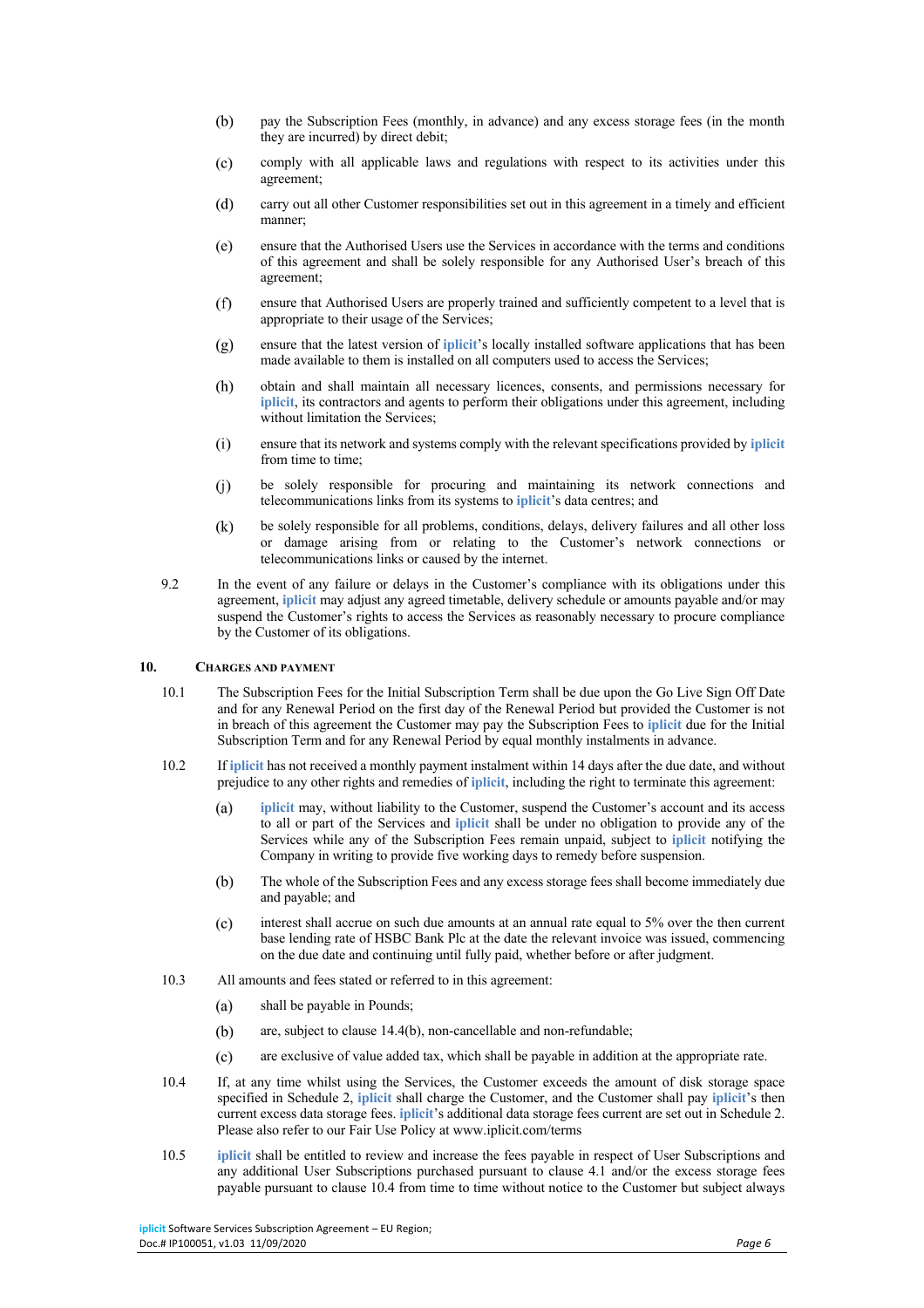to clause 10.6 and provided that any annual increase shall not exceed 5% or RPI whichever is the greater, from the period beginning with the Go Live Sign Off Date or, if later, the date of any previous review.

10.6 Subject to clause 4.1 (pursuant to which the Customer and **iplicit** agree that the Subscription Fees payable for additional Authorised Users approved by **iplicit** prior to the end of the Initial Subscription Term or during a Renewal Period shall be payable at the then prevailing rate for additional Authorised Users), any increase in Subscription Fees following any revisions of the same shall be payable only with effect on and from the commencement of a Renewal Period and the associated **iplicit** Software Proposal shall be deemed to have been amended accordingly.

# **11. PROPRIETARY RIGHTS**

- 11.1 The Customer acknowledges and agrees that **iplicit** and/or its licensors own all intellectual property rights in the Software, Services. Except as expressly stated herein, this agreement does not grant the Customer any rights to, or in, patents, copyrights, database right, trade secrets, trade names, trademarks (whether registered or unregistered), or any other rights or licences in respect of the Services or the Documentation. Nothing in this agreement shall operate to prevent **iplicit** from making use of knowhow acquired, principles learned or developed or experienced gained during the performance of this agreement in future contracts with third parties or the Customer.
- 11.2 **iplicit** confirms that it has all the rights in relation to the Services that are necessary to grant all the rights it purports to grant under, and in accordance with, the terms of this agreement.
- 11.3 **iplicit** may modify the Services from time to time and at any time provided that if any modification materially adversely affects the functionality of the Services, **iplicit** will give notice to the Customer of the modification as soon as it becomes aware of the issue.
- 11.4 The Customer shall not without the prior consent of **iplicit**:
	- $(a)$ market, exploit or make any documentation, services or software available to another person or permit another person to use the Software, Services or Documentation;
	- $(b)$ use any Documentation, Services or Software on behalf of or for the benefit of another person or company;
	- $(c)$ delete, remove or in any way obscure **iplicit**'s proprietary notices on the Software or Documentation;
	- $(d)$ alter or modify the Software or Documentation;
	- combine the Software with or incorporate it in any other programmes; or  $(e)$
	- $(f)$ attempt to do any of the foregoing or permit others to do so.
- 11.5 The intellectual property rights of **iplicit** held in any Software, Documentation, Services or any other software is and will remain at all times **iplicit**'s property or that of **iplicit**'s licensors.

#### **12. CONFIDENTIALITY**

- 12.1 Each party may be given access to Confidential Information from the other party in order to perform its obligations under this agreement. A party's Confidential Information shall not be deemed to include information that:
	- $(a)$ is or becomes publicly known other than through any act or omission of the receiving party;
	- $(b)$ was in the other party's lawful possession before the disclosure;
	- is lawfully disclosed to the receiving party by a third party without restriction on disclosure;  $(c)$
	- $(d)$ is independently developed by the receiving party, which independent development can be shown by written evidence; or
	- is required to be disclosed by law, by any court of competent jurisdiction or by any regulatory  $(e)$ or administrative body.
- 12.2 Each party shall hold the other's Confidential Information in confidence and, unless required by law, not make the other's Confidential Information available to any third party or use the other's Confidential Information for any purpose other than the implementation of this agreement.
- 12.3 Each party shall take all reasonable steps to ensure that the other's Confidential Information to which it has access is not disclosed or distributed by its employees or agents in violation of the terms of this agreement.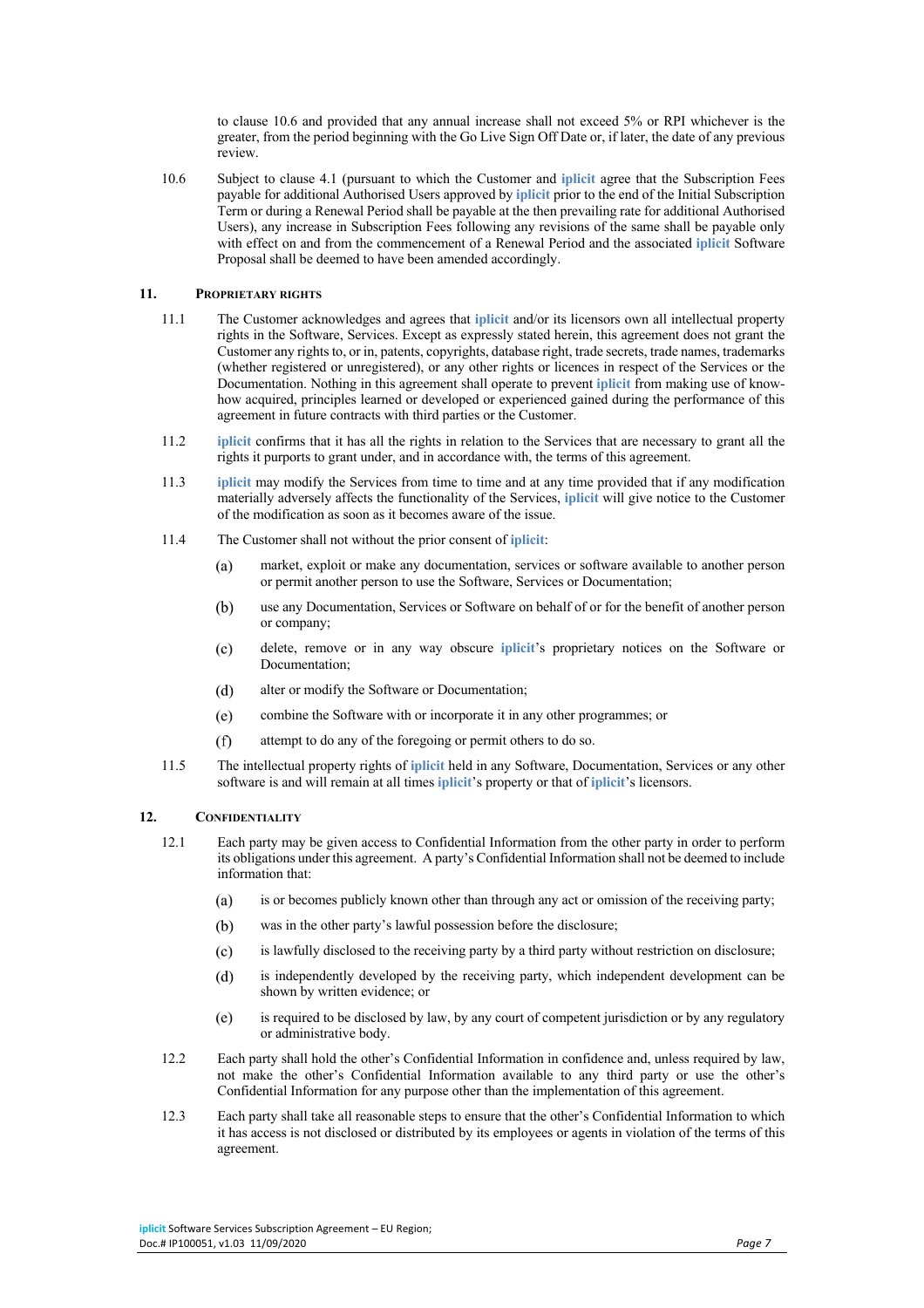- 12.4 Neither party shall be responsible for any loss, destruction, alteration or disclosure of Confidential Information caused by any third party.
- 12.5 The Customer acknowledges that details of the Services, and the results of any performance tests of the Services, constitute **iplicit**'s Confidential Information.
- 12.6 **iplicit** acknowledges that the Customer Data is the Confidential Information of the Customer.
- 12.7 This clause 12 shall survive termination of this agreement, however arising.

# **13. INDEMNITY**

- 13.1 The Customer shall defend, indemnify and hold harmless **iplicit** against claims, actions, proceedings, losses, damages, expenses and costs (including without limitation court costs and reasonable legal fees) arising out of or in connection with the Customer's use of the Services and/or Documentation, provided that:
	- $(a)$ the Customer is given prompt notice of any such claim;
	- $(b)$ **iplicit** provides reasonable co-operation to the Customer in the defence and settlement of such claim, at the Customer's expense; and
	- $(c)$ the Customer is given sole authority to defend or settle the claim.
- 13.2 **iplicit** shall defend the Customer, its officers, directors and employees against any claim that the Services or Documentation infringes any United Kingdom copyright, trade mark, database right or right of confidentiality, and shall indemnify the Customer for any amounts awarded against the Customer in judgment or settlement of such claims, provided that:
	- **iplicit** is given prompt notice of any such claim;  $(a)$
	- $(b)$ the Customer provides reasonable co-operation to **iplicit** in the defence and settlement of such claim, at **iplicit**'s expense; and
	- $(c)$ **iplicit** is given sole authority to defend or settle the claim.
- 13.3 In the defence or settlement of any claim, **iplicit** may procure the right for the Customer to continue using the Services, replace or modify the Services so that they become non-infringing or, if such remedies are not reasonably available, terminate this agreement on 20 Business Days' notice to the Customer without any additional liability or obligation to pay liquidated damages or other additional costs to the Customer.
- 13.4 In no event shall **iplicit**, its employees, agents and sub-contractors be liable to the Customer to the extent that the alleged infringement is based on:
	- $(a)$ a modification of the Software, Services or Documentation by anyone other than **iplicit**, its agents or subcontractors; or
	- $(b)$ the Customer's use of the Software, Services or Documentation in a manner contrary to the instructions given to the Customer by **iplicit**; or
	- $(c)$ the Customer's use of the Software, Services or Documentation after notice of the alleged or actual infringement from **iplicit** or any appropriate authority.
- 13.5 The foregoing and clause 14.4(b) states the Customer's sole and exclusive rights and remedies, and **iplicit**'s (including **iplicit**'s employees', agents' and sub-contractors') entire obligations and liability, for infringement of any patent, copyright, trade mark, database right or right of confidentiality.

# **14. LIMITATION OF LIABILITY**

- 14.1 This clause 14 sets out the entire financial liability of **iplicit** (including any liability for the acts or omissions of its employees, agents and sub-contractors) to the Customer:
	- arising under or in connection with this agreement;  $(a)$
	- in respect of any use made by the Customer of the Services or any part of them; and  $(b)$
	- $(c)$ in respect of any representation, statement or tortious act or omission (including negligence) arising under or in connection with this agreement.
- 14.2 Except as expressly and specifically provided in this agreement:
	- the Customer assumes sole responsibility for results obtained from the use of the Services by  $(a)$ the Customer, and for conclusions drawn from such use. **iplicit** shall have no liability for any damage caused by errors or omissions in any information, instructions or scripts provided to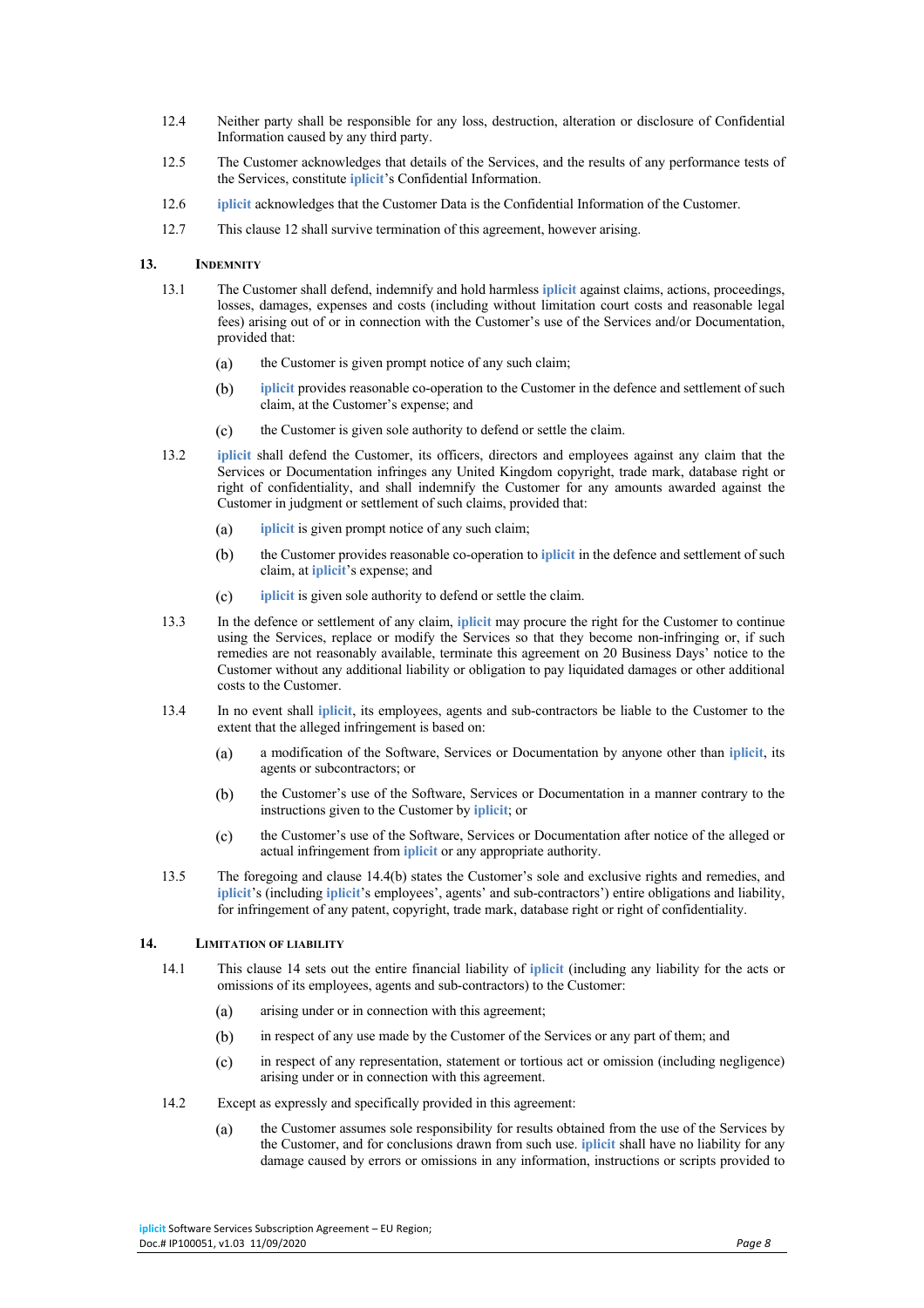**iplicit** by the Customer in connection with the Services, or any actions taken by **iplicit** at the Customer's direction;

- $(b)$ all warranties, representations, conditions and all other terms of any kind whatsoever implied by statute or common law are, to the fullest extent permitted by applicable law, excluded from this agreement; and
- $(c)$ the Services are provided to the Customer on an "as is" basis.
- 14.3 Nothing in this agreement excludes the liability of **iplicit**:
	- for death or personal injury caused by **iplicit**'s negligence; or  $(a)$
	- $(b)$ for fraud or fraudulent misrepresentation.
- 14.4 Subject to clause 14.2 and clause 14.3:
	- $(a)$ **iplicit** shall not be liable whether in tort (including for negligence or breach of statutory duty), contract, misrepresentation, restitution or otherwise for any loss of profits, loss of business or opportunity, depletion of goodwill and/or similar losses or loss or corruption of data or information, or pure economic loss, or for any special, indirect or consequential loss, costs, damages, charges or expenses however arising under this agreement; and
	- $(h)$ **iplicit**'s total aggregate liability in contract (including in respect of the indemnity at clause 13.2), tort (including negligence or breach of statutory duty howsoever arising), misrepresentation, restitution or otherwise, arising in connection with the performance or contemplated performance of this agreement shall be limited to the total Subscription Fees paid for the User Subscriptions during the 12 months immediately preceding the date on which the claim arose.

# **15. TERM AND TERMINATION**

- 15.1 The right for the Customer's Authorised Users to access the Software granted by this agreement shall, unless otherwise terminated as provided in this clause 15, commence on the Go Live Sign Off Date and shall continue for the Initial Subscription Term and, thereafter, this agreement shall be automatically renewed for successive periods of 12 months (each a **Renewal Period**), unless:
	- either party notifies the other party, in writing, at least 60 days before the end of the Initial  $(a)$ Subscription Term or any Renewal Period, that automatic renewal will not apply, in which case this agreement shall terminate upon the expiry of the applicable Initial Subscription Term or Renewal Period; or
	- $(b)$ otherwise terminated in accordance with the provisions of this agreement;

and the Initial Subscription Term together with any subsequent Renewal Periods shall constitute the **Subscription Term**.

- 15.2 Without prejudice to any other rights or remedies to which the parties may be entitled, either party may terminate this agreement with immediate effect without liability to the other if:
	- $(a)$ the other party commits a material breach of any of the terms of this agreement and (if such a breach is remediable) fails to remedy that breach within 30 days of that party being notified in writing of the breach; or
	- an order is made or a resolution is passed for the winding up of the other party, or circumstances  $(b)$ arise which entitle a court of competent jurisdiction to make a winding-up order in relation to the other party; or
	- $(c)$ an order is made for the appointment of an administrator to manage the affairs, business and property of the other party, or documents are filed with a court of competent jurisdiction for the appointment of an administrator of the other party, or notice of intention to appoint an administrator is given by the other party or its directors or by a qualifying floating charge holder (as defined in paragraph 14 of Schedule B1 to the Insolvency Act 1986); or
	- $(d)$ a receiver is appointed of any of the other party's assets or undertaking, or if circumstances arise which entitle a court of competent jurisdiction or a creditor to appoint a receiver or manager of the other party, or if any other person takes possession of or sells the other party's assets; or
	- $(e)$ the other party makes any arrangement or composition with its creditors, or makes an application to a court of competent jurisdiction for the protection of its creditors in any way; or
	- the other party ceases, or threatens to cease, to trade; or $(f)$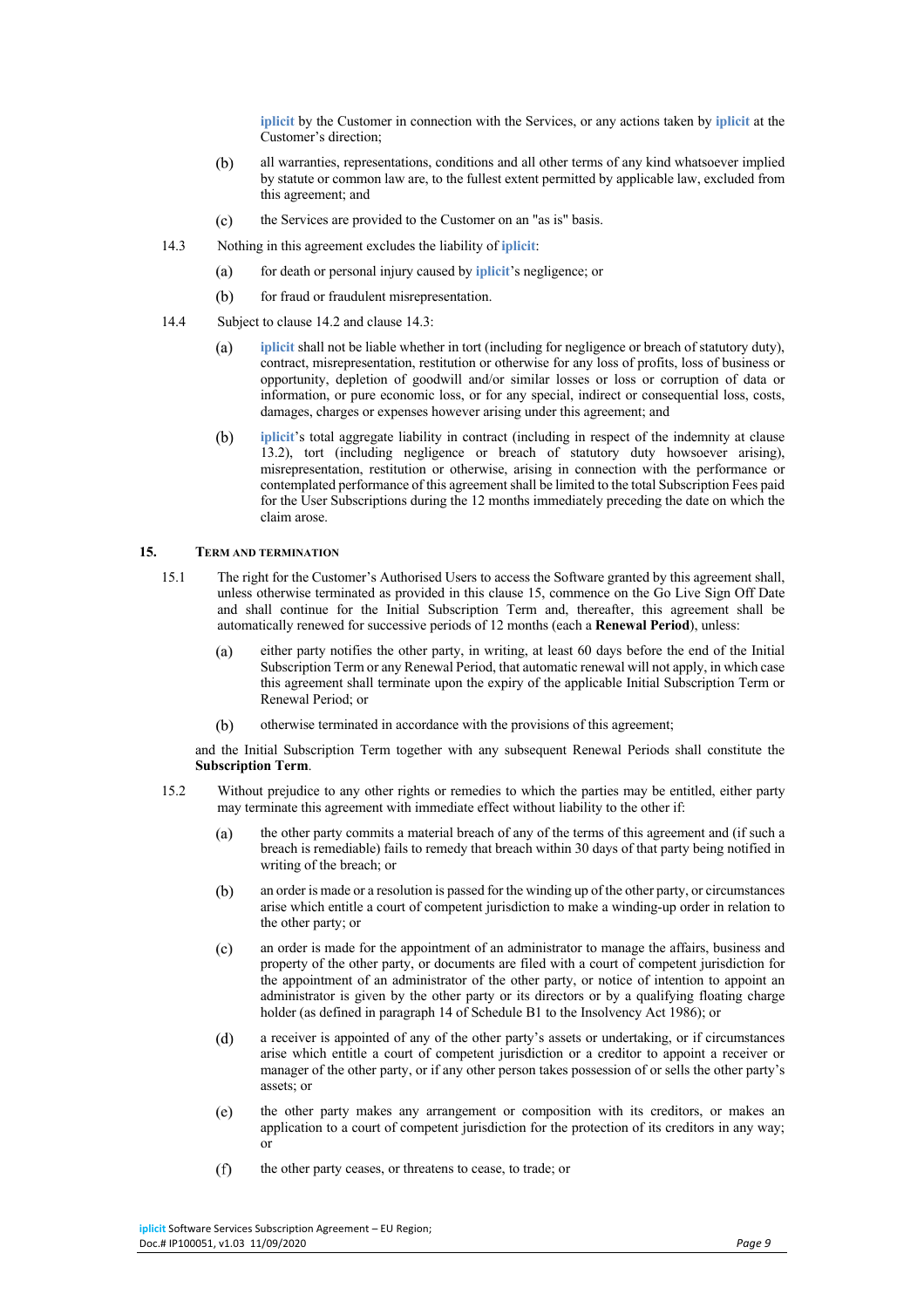- $(g)$ the other party takes or suffers any similar or analogous action in any jurisdiction in consequence of debt.
- 15.3 Subject to clause 15.4, the Customer may at any time during the Implementation Period and prior to the Go Live Sign Off Date serve on **iplicit** a notice of not less than 10 working days to terminate all its rights pursuant this agreement.
- 15.4 Upon serving a notice to terminate this agreement pursuant to clause 15.3 the Customer shall be liable to pay to **iplicit** the Implementation Fees and shall pay the same within 10 days of **iplicit**'s invoice.
- 15.5 The Customer may terminate this agreement upon giving written notice to **iplicit** of not less than 3 months accompanied by payment of the outstanding Subscription Fees due for the remainder of the Subscription Term.
- 15.6 On termination of this agreement for any reason:
	- $(a)$ all licences granted under this agreement shall immediately terminate;
	- each party shall return and make no further use of any equipment, property, Documentation  $(b)$ and other items (and all copies of them) belonging to the other party;
	- $(c)$ **iplicit** may destroy or otherwise dispose of any of the Customer Data in its possession unless **iplicit** receives, no later than 10 days after the termination of this agreement, a written request for the delivery to the Customer of the then most recent backup, or a single retained backup from a previous period as specified by the Customer, of the Customer Data. **iplicit** shall use reasonable commercial endeavours to deliver the backup to the Customer within 7 days of its receipt of such a written request, provided that the Customer has, at that time, paid all fees and charges outstanding at and resulting from termination (whether or not due at the date of termination). The Customer shall pay all reasonable fees and expenses, as set out in the Backup Policy, incurred by **iplicit** in returning or disposing of Customer Data;
	- $(d)$ **iplicit** will delete all of the Customer Data in its possession, no later than 14 days after receiving a written request from the Customer to do so.
	- $(e)$ the accrued rights of the parties as at termination, or the continuation after termination of any provision expressly stated to survive or implicitly surviving termination, shall not be affected or prejudiced; and
	- $(f)$ all unpaid invoices from **iplicit** shall become immediately due and payable.

# **16. DISPUTE RESOLUTION**

All disputes between the parties arising out of or relating to this agreement or the breach, termination or validity thereof shall be referred by either party in writing, first to each party's managing director. The managing directors shall meet and attempt to resolve the dispute within a period of thirty (30) days from the date of referral of the dispute to them. This clause shall not restrict the ability of either party to apply for interim or injunctive relief.

# **17. FORCE MAJEURE**

**iplicit** shall have no liability to the Customer under this agreement if it is prevented from or delayed in performing its obligations under this agreement, or from carrying on its business, by acts, events, omissions or accidents beyond its reasonable control, including, without limitation, strikes, lock-outs or other industrial disputes (whether involving the workforce of **iplicit** or any other party), failure of a utility service or transport or telecommunications network, act of God, war, riot, civil commotion, malicious damage, compliance with any law or governmental order, rule, regulation or direction, accident, breakdown of plant or machinery, fire, flood, storm or default of **iplicit**s or sub-contractors, provided that the Customer is notified of such an event and its expected duration.

# **18. WAIVER**

- 18.1 A waiver of any right under this agreement is only effective if it is in writing and it applies only to the party to whom the waiver is addressed and to the circumstances for which it is given.
- 18.2 Unless specifically provided otherwise, rights arising under this agreement are cumulative and do not exclude rights provided by law.

## **19. SEVERANCE**

19.1 If any provision (or part of a provision) of this agreement is found by any court or administrative body of competent jurisdiction to be invalid, unenforceable or illegal, the other provisions shall remain in force.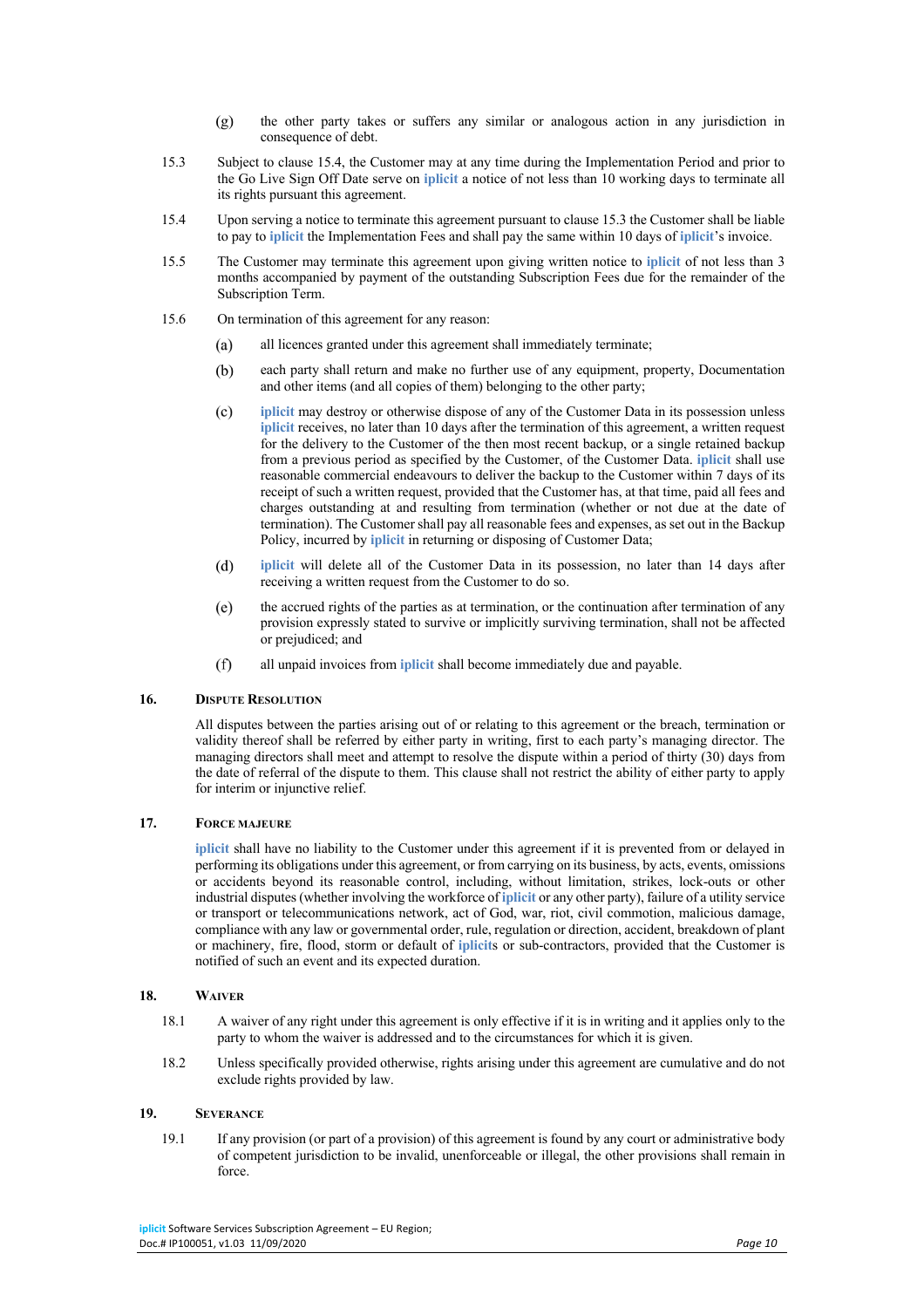19.2 If any invalid, unenforceable or illegal provision would be valid, enforceable or legal if some part of it were deleted, the provision shall apply with whatever modification is necessary to give effect to the commercial intention of the parties.

# **20. ENTIRE AGREEMENT**

- 20.1 This agreement, and any documents referred to in it, constitute the whole agreement between the parties and supersede any previous arrangement, understanding or agreement between them relating to the subject matter they cover.
- 20.2 Each of the parties acknowledges and agrees that in entering into this agreement it does not rely on any undertaking, promise, assurance, statement, representation, warranty or understanding (whether in writing or not) of any person (whether party to this agreement or not) relating to the subject matter of this agreement, other than as expressly set out in this agreement.

# **21. ASSIGNMENT**

- 21.1 The Customer shall not, without the prior written consent of **iplicit**, assign, transfer, charge, subcontract or deal in any other manner with all or any of its rights or obligations under this agreement.
- 21.2 **iplicit** may at any time assign, transfer, charge, sub-contract or deal in any other manner with all or any of its rights or obligations under this agreement.

# **22. NO PARTNERSHIP OR AGENCY**

Nothing in this agreement is intended to or shall operate to create a partnership between the parties, or authorise either party to act as agent for the other, and neither party shall have the authority to act in the name or on behalf of or otherwise to bind the other in any way (including, but not limited to, the making of any representation or warranty, the assumption of any obligation or liability and the exercise of any right or power).

# **23. THIRD PARTY RIGHTS**

This agreement does not confer any rights on any person or party (other than the parties to this agreement and, where applicable, their successors and permitted assigns) pursuant to the Contracts (Rights of Third Parties) Act 1999.

# **24. NOTICES**

- 24.1 Any notice required to be given under this agreement shall be in writing and shall be delivered by hand or sent by pre-paid first-class post or recorded delivery post to the other party at its address set out in this agreement, or such other address as may have been notified by that party for such purposes, or may be sent to the other party by email, in the case of the Customer, to an email mailbox associated with the Customer's account under this agreement and in the case of **iplicit** to the mail box address set out in the associated **iplicit** Software Proposal.
- 24.2 A notice delivered by hand shall be deemed to have been received when delivered (or if delivery is not in business hours, at 9 am on the first business day following delivery). A correctly addressed notice sent by pre-paid first-class post or recorded delivery post shall be deemed to have been received at the time at which it would have been delivered in the normal course of post. A notice sent by email shall be deemed to have been received at the time of transmission or, if the time of transmission is not in Normal Business Hours, then at 9am on the first business day following transmission.

# **25. GOVERNING LAW AND JURISDICTION**

- 25.1 This agreement and any disputes or claims arising out of or in connection with it or its subject matter or formation (including non-contractual disputes or claims) are governed by, and construed in accordance with, the law of England.
- 25.2 The parties irrevocably agree that the courts of England have exclusive jurisdiction to settle any dispute or claim that arises out of or in connection with this agreement or its subject matter or formation (including non-contractual disputes or claims).

# **26. VARIATION**

Save as expressly provided in this agreement, no amendment or variation of this agreement shall be effective unless in writing and signed by a duly authorised representative of each of the parties to it.

This agreement has been entered into on the date stated at the beginning of it.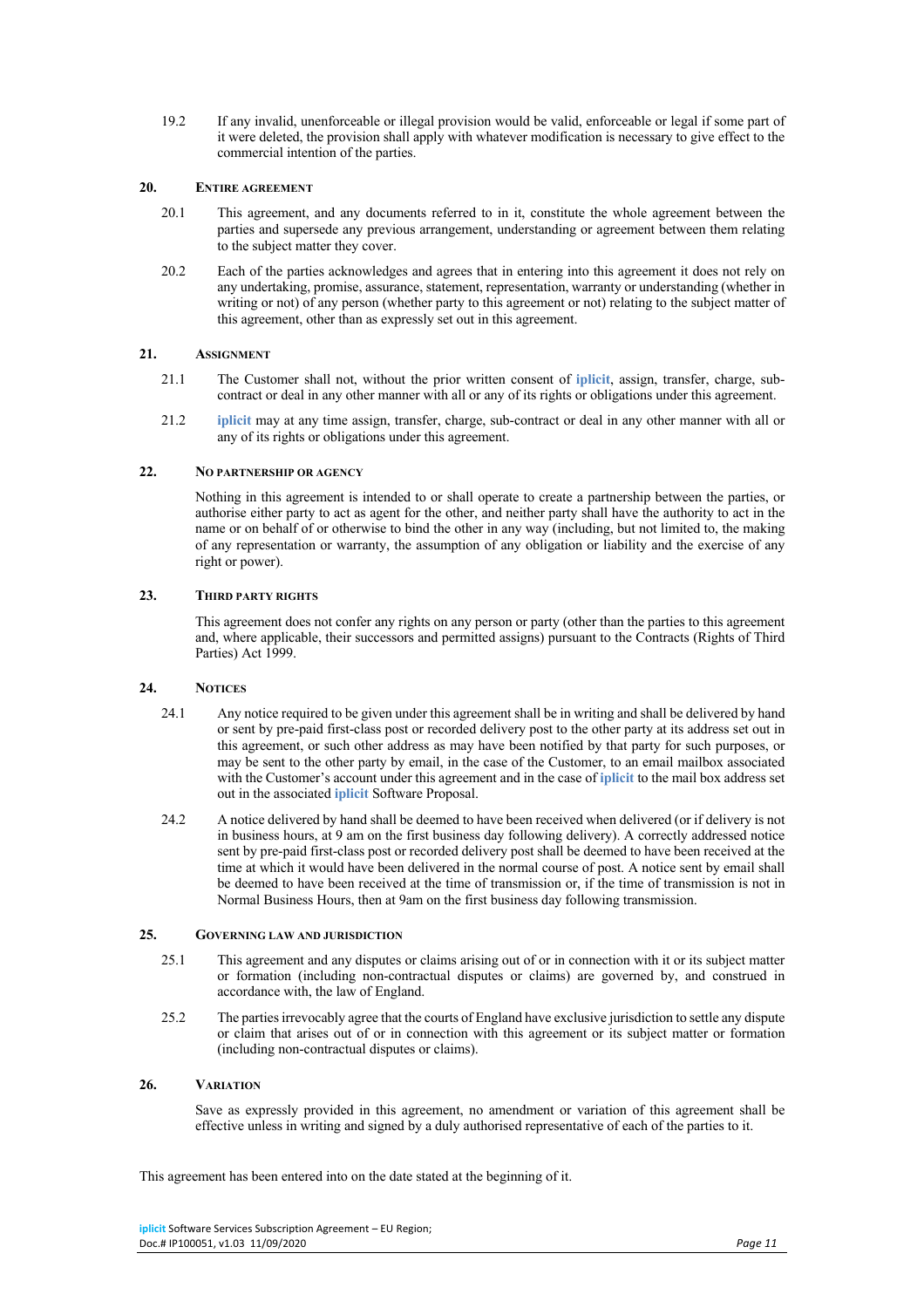| Signed for and on behalf of              |          |                             |
|------------------------------------------|----------|-----------------------------|
| iplicit Limited by                       |          |                             |
|                                          | Director | $\Leftrightarrow$ sign here |
| Signed for and on behalf of<br>(company) |          |                             |
| by (print name)                          |          |                             |
|                                          | Director | $\Leftrightarrow$ sign here |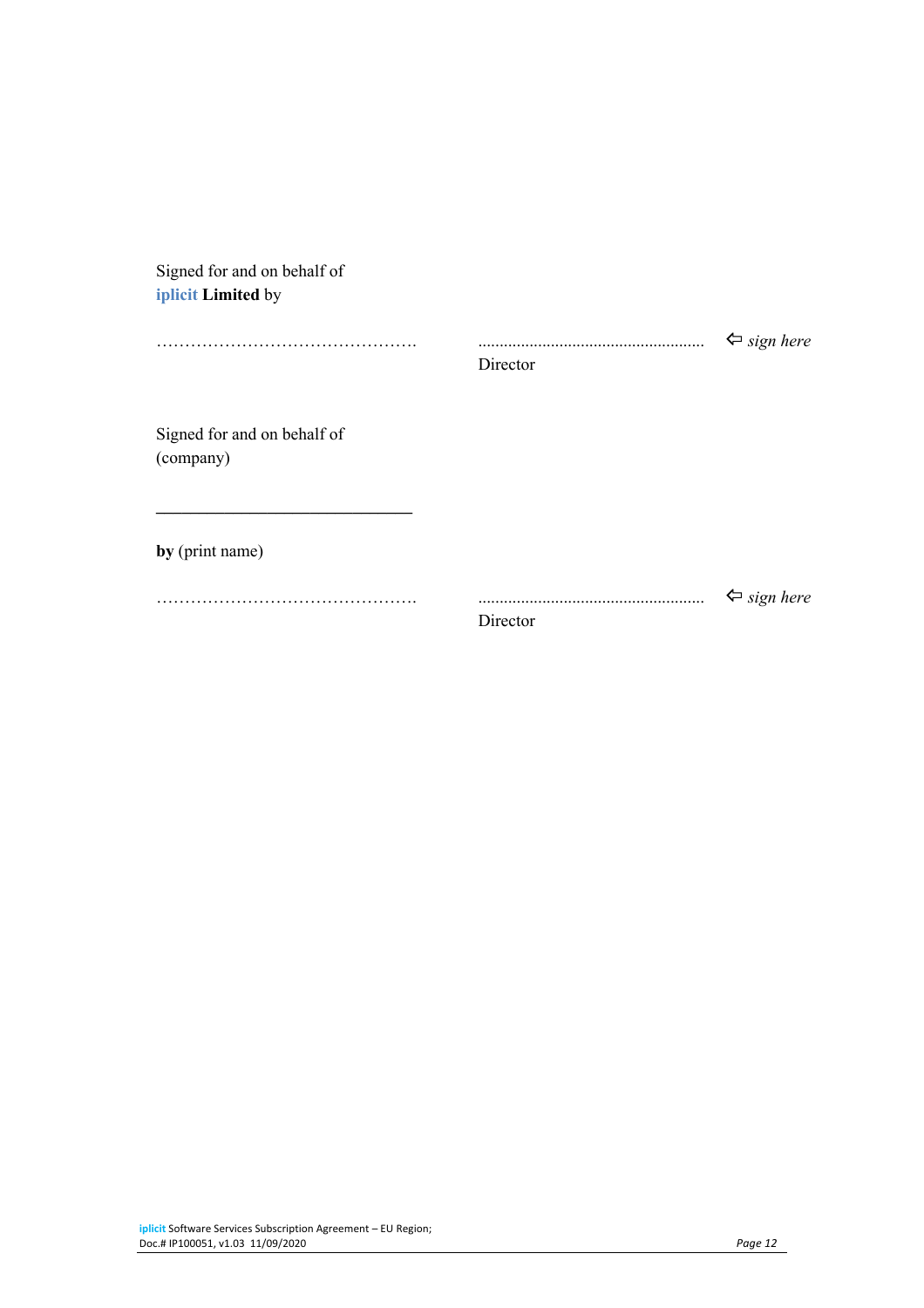# Schedule 1 **Customer Details and Subscription Fees**

| Customer name and address:                                         |                                                            |
|--------------------------------------------------------------------|------------------------------------------------------------|
| Key Contacts:                                                      |                                                            |
| Telephone No.:                                                     |                                                            |
| iplicit mailbox address for notices                                | accounts@iplicit.com                                       |
| Initial Subscription Term:                                         | 12 months from the Go Live Sign Off Date                   |
| Renewal Period:                                                    | 12 months                                                  |
| Full Users:                                                        |                                                            |
| Team Plus Users:                                                   |                                                            |
| Team Users:                                                        |                                                            |
| <b>Environment Options</b>                                         |                                                            |
| Data Storage Entitlement                                           | See Schedule 2<br>Please also refer to our Fair Use Policy |
| <b>Business Continuity Options:</b><br>(see Backup Policy)         |                                                            |
| Subscription Fees (per annum, as<br>at the Go Live Sign Off Date): |                                                            |